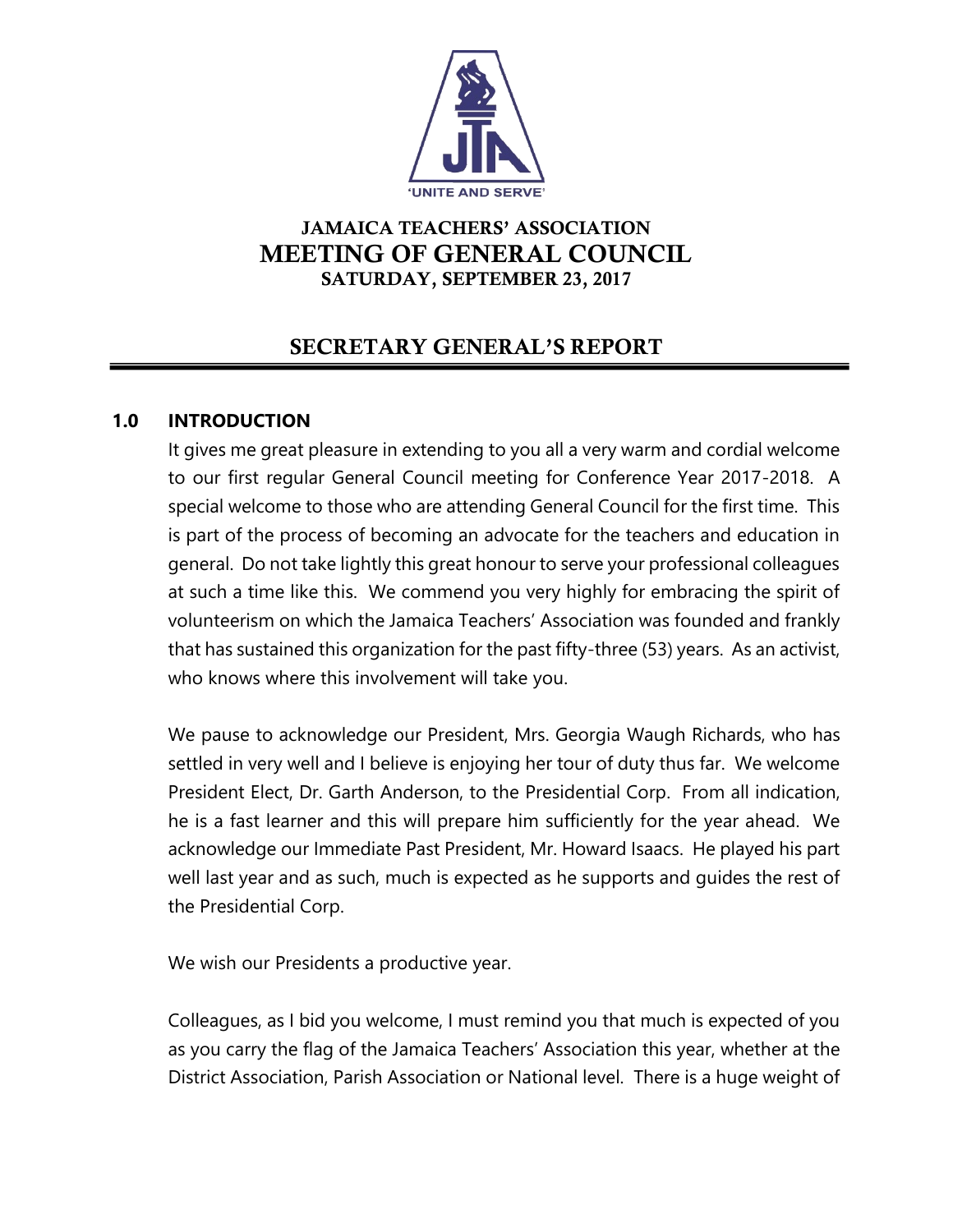responsibility resting on your shoulders as together we seek to represent the best interest of our members.

I cannot conclude these introductory comments without expressing deep regret and concerns for our Caribbean neighbours who have experienced tremendous loss and devastation as a result of hurricanes Irma and Maria. As a member of the Caribbean Union of Teachers, we will be responding positively to the cry for help. We are reminded in moments like these that we are our brothers' keeper. May you be found willing when called upon to assist.

Once again, a warm welcome and we trust that our participation and deliberations will prove worthwhile.

# **2.0 THE NEW SCHOOL YEAR**

The start-up of the school year 2017-2018 has been a relatively smooth one. Very few glitches have been reported. We note the shortage of textbooks in a number of high schools and hope that the issue will be resolved speedily.

We must commend all our principals and teachers for ensuring this smooth start up. Again, we must remind you that we depend on you to keep us informed as to the challenges on the ground.

# **3.0 SALARIES AND CONDITIONS OF SERVICE FOR PUBLIC SECTOR TEACHERS**

We have written to the Ministry of Finance and the Public Service to inform them of the unanimous rejection of the offer by delegates of the 53<sup>rd</sup> Annual Conference and as such, they need to review the offer to us as a matter of urgency.

As you might recall, a number of the items in the claim were referred for local consultation between the JTA and the Ministry of Education, Youth and Information. A Working Group of our Presidents, Chairman of Salaries, the Secretary General and Deputy Secretary General – Member Services and Industrial Relations have had two meetings with the Ministry of Education, Youth and Information team led by the Minister. We have made meaningful progress in bringing closure to some items.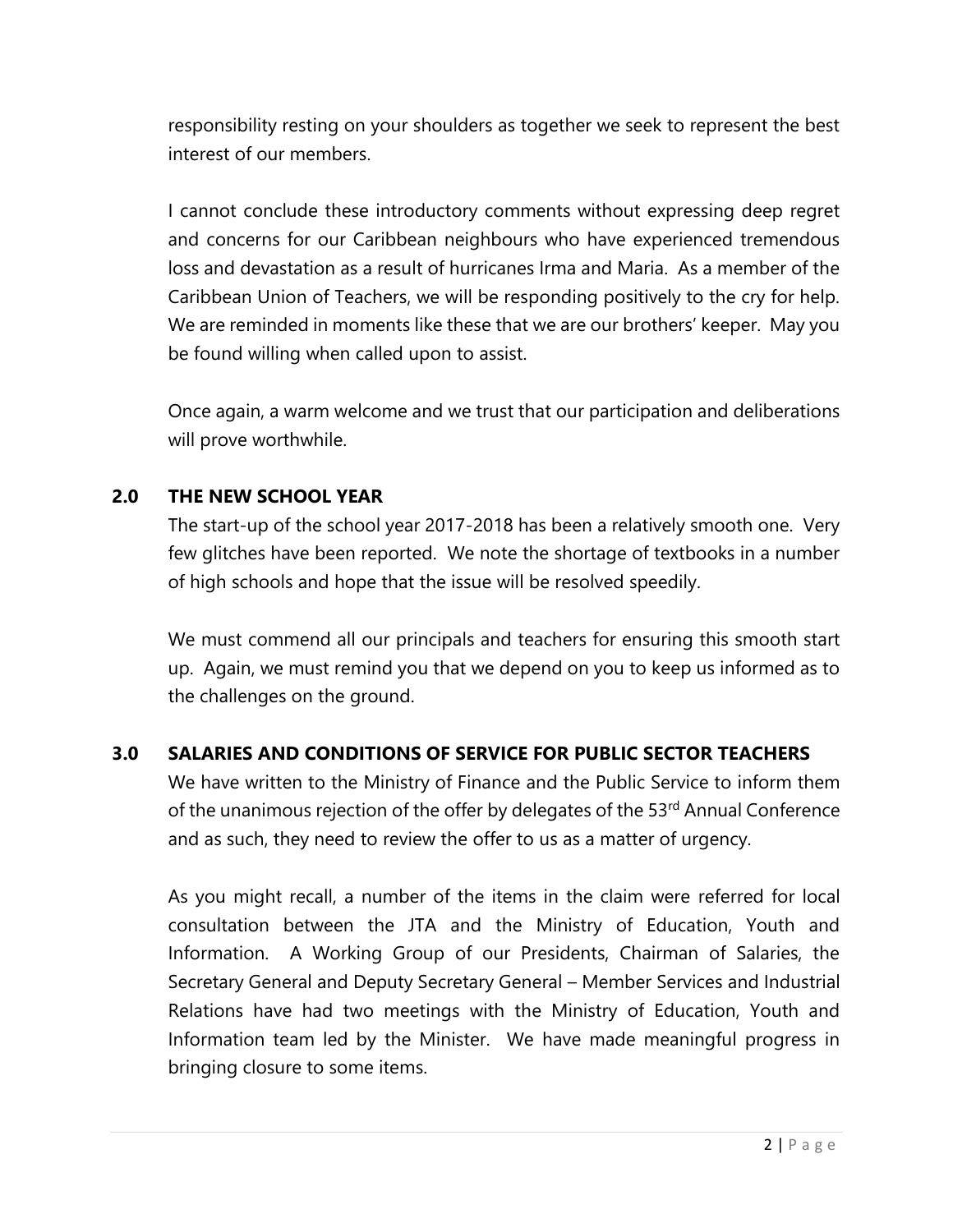We await an early date for the continuation of negotiation with the Ministry of Finance and the Public Service.

#### **4.0 NEGOTIATION WITH HEART/NTA**

It should be noted that, to date, negotiation for Lecturers and Instructors of HEART/NTA has not commenced.

# **5.0 MEETING WITH THE MINISTRY OF EDUCATION, YOUTH AND INFORMATION**

On Tuesday, September 12, 2017, we had our first meeting with the Minister and Ministry of Education. As usual, the relationship is cordial and much of the ongoing issues were discussed. These include:

- 50% Refund of Tuition
- Leave Allotment
- Contract Employment
- Processing of Retirement Documents
- Payment to Basic School Teachers
- Guidance Counsellors holding Posts of Special Responsibility
- Payment for Marking SBAs
- Performance Appraisal Instrument
- National Standards Curriculum
- J-TEC and CCCJ
- Issues related to Medical Boarding

#### **6.0 53RD ANNUAL CONFERENCE**

Colleagues, the feedback are very positive. Generally, delegates were very pleased with the organization and tone of the conference. The number of participants was very encouraging. We should make every effort to improve on what we do, thus ensuring that, our conference will be seen as something not to miss.

We will have the Conference Report ready for the November Council.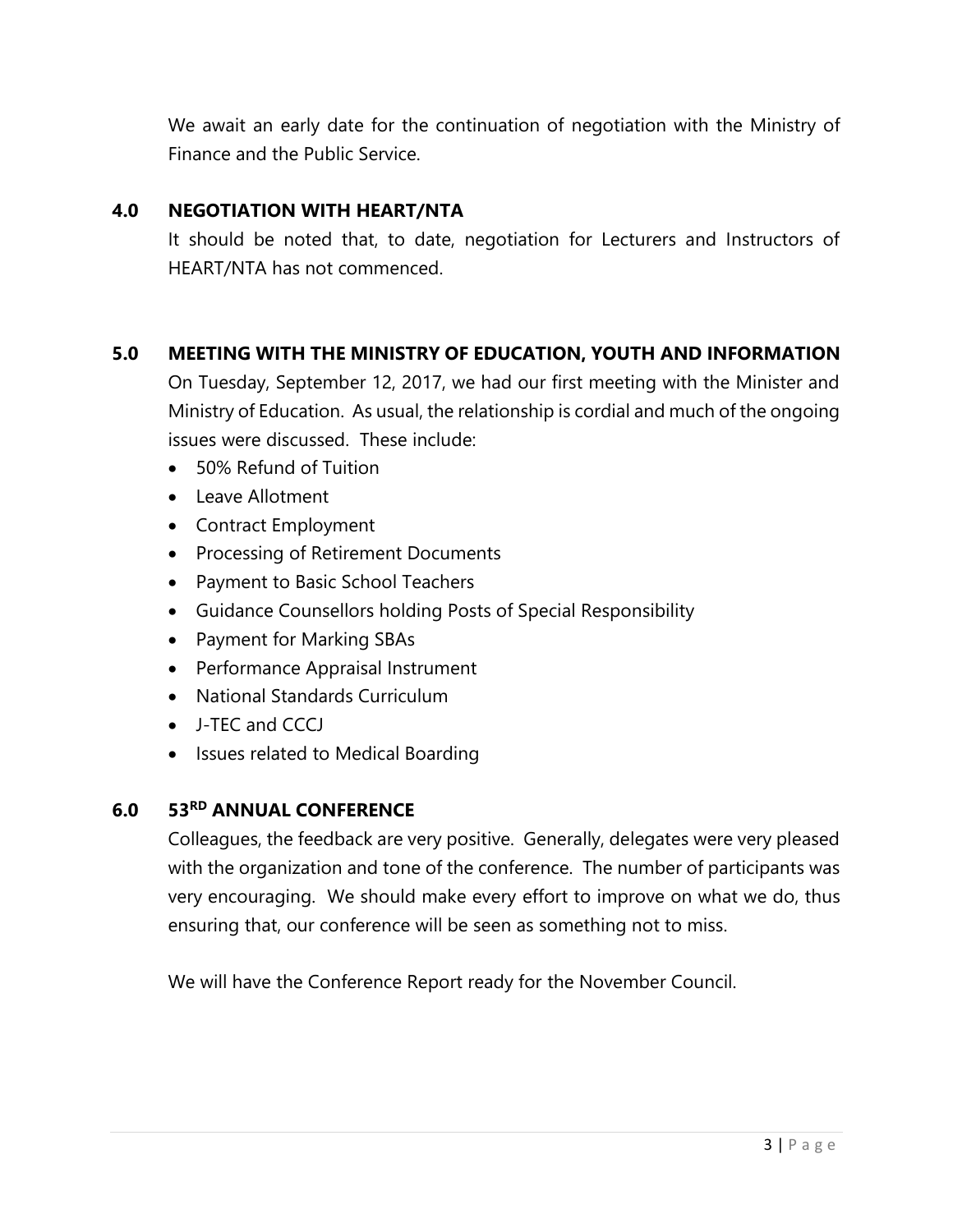## **7.0 MEMBERSHIP CARDS**

Members in Bursar-paid Institutions have not received their membership cards as yet. We are working on them and, all things being equal, they should be ready by the end of September with distribution following shortly thereafter.

Once this is out of the way, we will be treating with issues relative to the first set of cards. We plan to complete the exercise by October 31, 2017. We are asking members, preferably Contact Teachers, to rout all issues through their Regional Offices. The Secretaries in the offices will be prepared to deal with the issues.

Please note that once we have distributed the cards and correct all the issues, the replacement will be at a cost to the individual member.

# **8.0 TRAINING FOR CENTRAL EXECUTIVE**

There was a two-day residential training session for members of Central Executive. This was held at the RIU, Ocho Rios, September 15 and 16, 2017. The attendance and participation was very good. Participants gave the training high marks while, at the same time, made useful suggestions for consideration going forward. It should be noted that all the presenters were members of the Administrative Staff.

# **9.0 NEW TEACHERS' SEMINARS**

The process has commenced for these important seminars to take place during October 2017. We encourage you to encourage the new teachers to attend and get the *'right start'* to their professional experience.

# **10.0 LEADERSHIP WORKSHOPS**

These workshops will be held in the regions as follows:

- South East and South Central September 30, 2017
- North East and West October 7, 2017

Much effort has been made to ensure that these sessions prove useful as you seek to navigate your way as a leader within the District Association or Parish. Your ability to plan effectively for your members will, to a large extent, determine the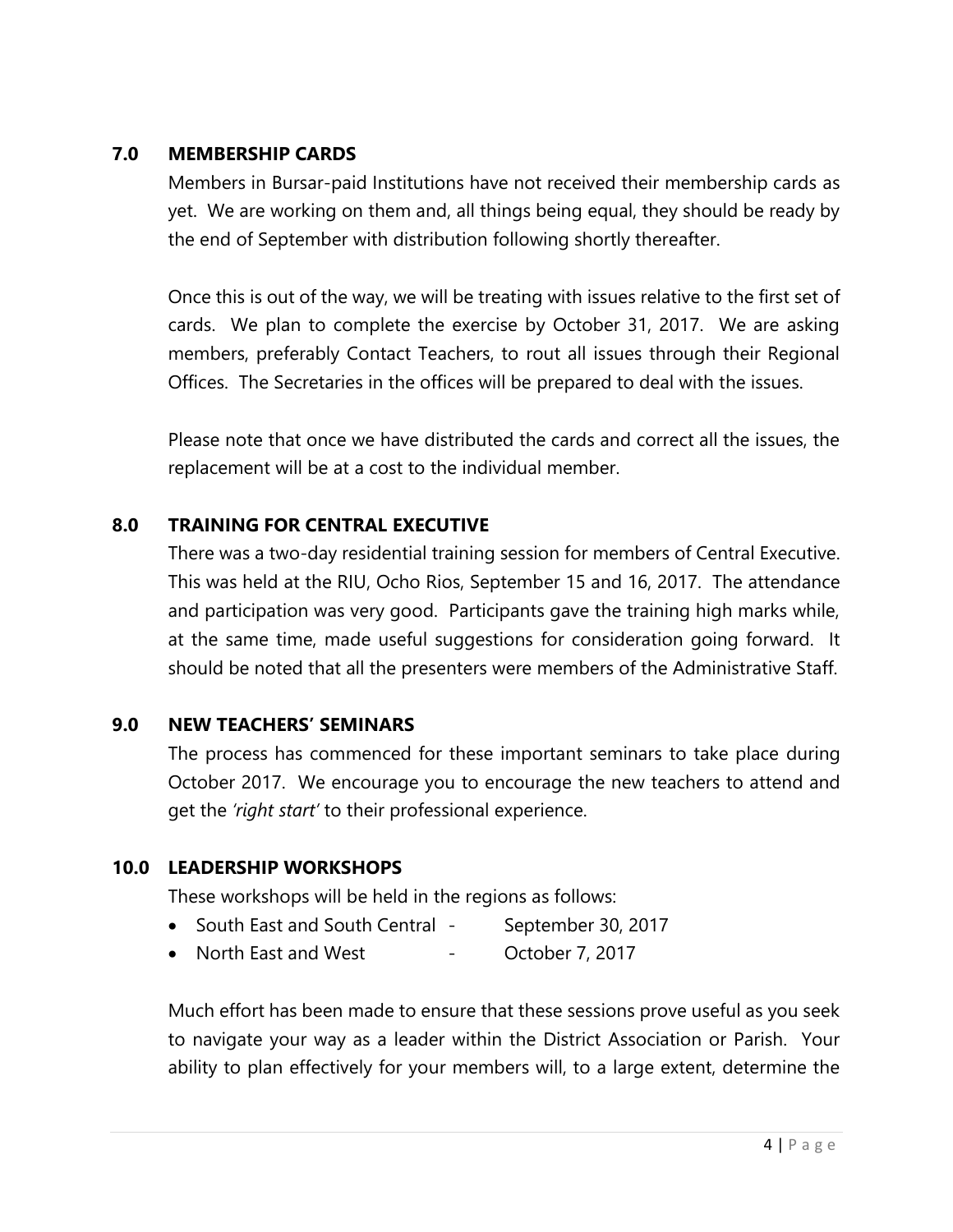impact you will make during this year. Let us aim to *transform, engage, collaborate, facilitate and lead* as informed and competent professionals.

# **11.0 CONTACT TEACHERS' SEMINARS**

These are scheduled to be held in November. Training will be done on a regional basis. The focus will be on the less experienced Contact Teachers.

# **12.0 TRAVEL AND WELLNESS GETAWAY**

The Travel and Wellness Club are planning for an exciting and relaxing wellness getaway. The activity will take place at Iberostar Hotel, Rose Hall, Montego Bay, October 12-14, 2017. The cost will be \$36,300.00 for double occupancy and \$46,860.00 for single occupancy. You should have already booked and began payment. We hope that the event will be a success.

# **13.0 EDUCATIONAL TOURS**

Our Educational Tours continue to attract much interest among our members. The Summer Tour to the United Kingdom and Ireland was a success. The plans for this year include a tour to Cuba – December 20-24, 2017, our usual Miami Tour to Disney World during the Easter break and very likely Summer Tour to Europe and possibly a Tour to Bermuda to coincide with the Caribbean Union of Teachers Games. We hope that more of us will find it possible to participate.

# **14.0 SCHOLARSHIPS AND AWARDS**

We have invited our awardees to formally receive their award today. I have listed the awardees for this year.

# **14.1 Presidents' Scholarship**

- Mrs. Sadie Harris-Mortley
- Mr. Wayne Mullings
- Ms. Treshana Weise
- Miss Sonja Robinson
- Miss Carol Blake

#### **14.2 Wesley Powell**

- Nichael Dadzie
- Mrs. Techi-Ann Hewitt-Santon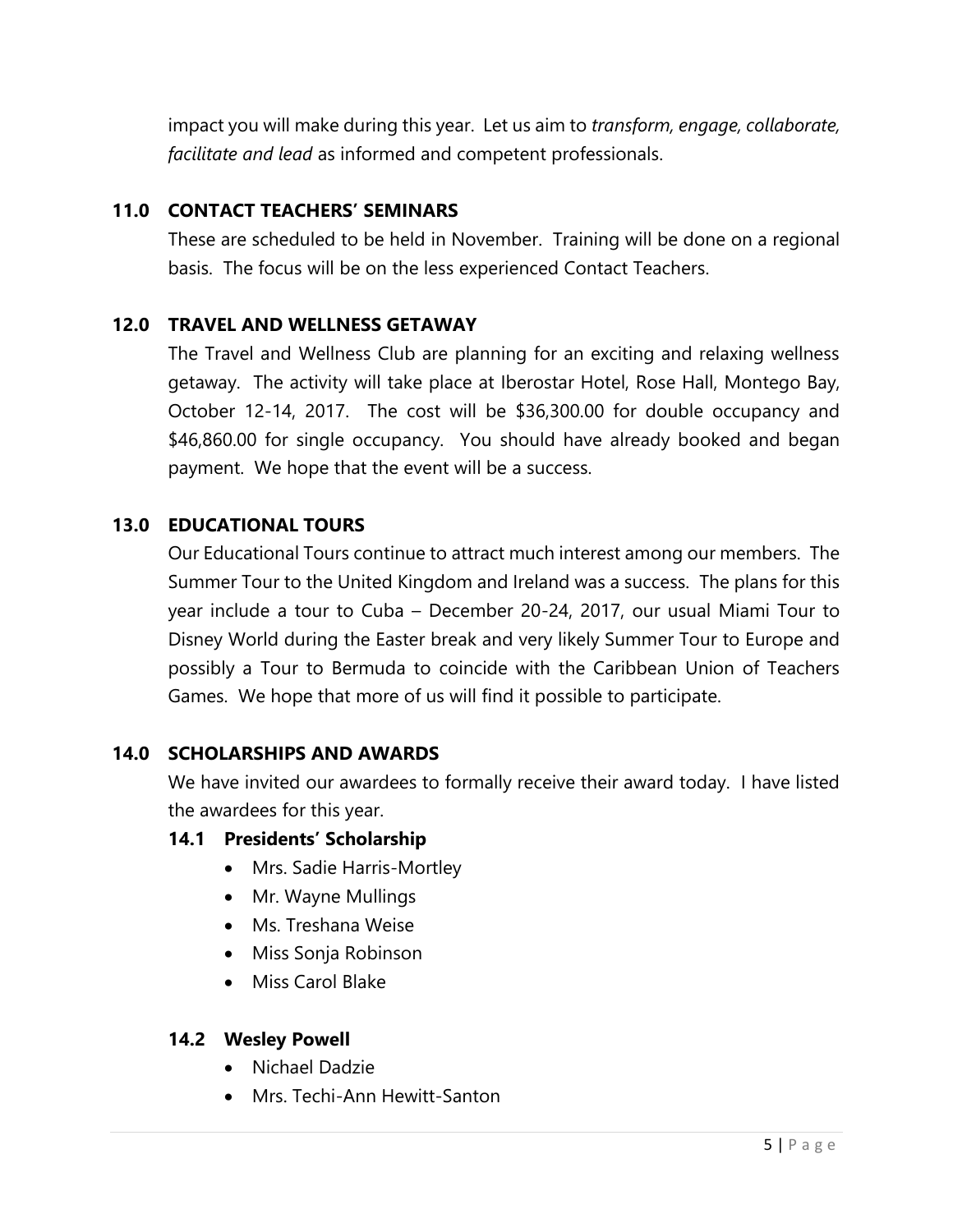#### **14.3 Bursary**

• Mrs. Abimbola Haughton

# **14.4 Aubrey Phillips**

Reneica Reid, Porus Primary School

# **14.5 JTA Service Awards**

We are in the process of reviewing how we promote and process all our awards. The review comes against the background that, based on the criteria for awards, we are forced to withdraw the award given to two of this year's awardees. One for the RC Tavares and the other for the Edith Dalton James. The persons have been written to and asked to return the award. This is regretted but we must preserve the integrity of our awards.

# **15.0 JTA/BITU NEGOTIATIONS**

Negotiations are continuing between the JTA and the BITU on behalf of Clerical, Accounting, Ancillary and Security Staff for the 2015-2017 Contract Period. It is anticipated that we can conclude this activity in the not too distant future.

# **16.0 APPOINTMENT OF TRUSTEE FOR STAFF PENSION PLAN**

General Council is being asked to appoint Dr. Charmaine Gooden Monteith as a Trustee for the Staff Pension Plan which is administered by Guardian Life. Dr. Gooden Monteith will replace Mrs. Judith Spencer-Jarrett who is now retired.

# **17.0 POSITION OF ASSISTANT SECRETARY GENERAL – PROFESSIONAL SERVICES**

Dr. Margaret Chin has accepted the offer to fill this position. She has indicated that she will take up the position as of January 2, 2018.

# **18.0 WORLD TEACHERS' DAY**

We wish to remind you that October 5 each year is celebrated as World Teachers' Day. This year's theme is *'Teaching in Freedom, Empowering Teachers'*